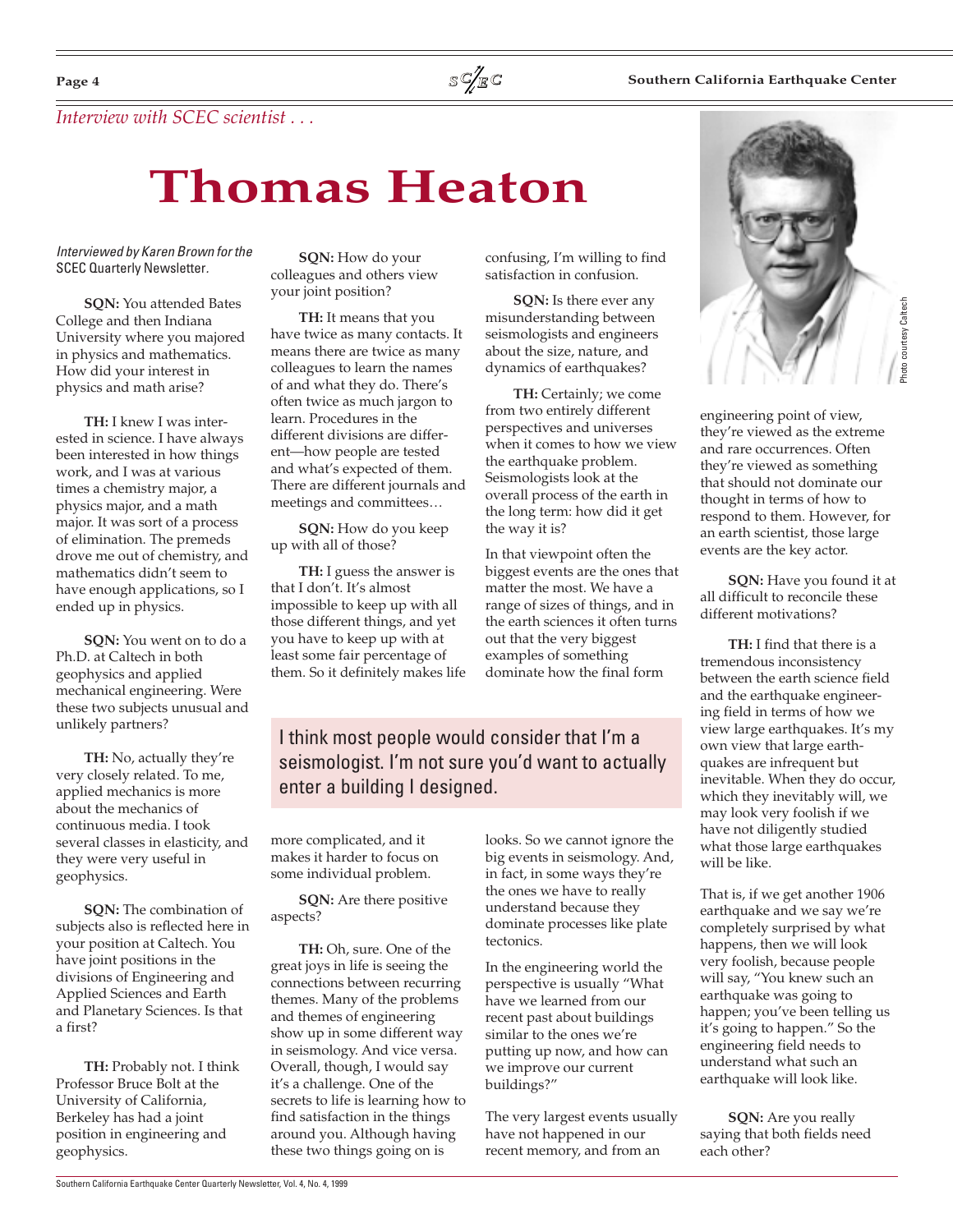**TH:** Oh, clearly, both fields need each other. Sometimes the earthquake seismologists make many statements about the sizes of earthquakes or the occurrence of earthquakes that leave the public with an impression that earthquakes are so violent that there's no way to deal with them.

And then you see from the earthquake engineering

research. Then I decided it was hard to do research on a halftime basis, and when the USGS offered me a position to do research full time in the Pasadena office, I took it.

**SQN:** How did you enjoy the private-sector work?

**TH:** It was a very highpressure world of geotechnical consulting. Lots of immediate

I've seen three generations of seismologists go to their graves saying, "It's coming, it's coming." You get a little skeptical after a while.

profession statements like, "Well, our current codes are adequate and we're doing the correct things." At some point, there's a complete disconnect between statements from seismologists and those from engineers. The truth is usually somewhere in between.

**SQN:** Do you look at yourself as being more in either camp?

**TH:** I think most people would consider that I'm a seismologist. I'm not sure you'd want to actually enter a building I designed.

**SQN:** Where did you go to work following the completion of your Ph.D. at Caltech in 1979?

**TH:** For one year I worked as an employee at Dames and Moore. They're a geotechnical/ engineering consulting firm. At the time (1978-79), a large part of their business was working on nuclear power plants or other types of energy facility.

I had an unusual position. I worked half time in the Westwood office and for the other half I was stationed at Caltech to continue my

deadlines and reports that had to be done right away. It didn't really allow a tremendous amount of time for in-depth study of an issue. But at the same time it was very challenging and rewarding. I only have good things to say about the people I worked with and the things that they do. I just really wanted to get back to research.

**SQN:** Did the private sector experience, although relatively brief, affect your subsequent career, views, or approach?

**TH:** It certainly gave me a lot of connections with groups of people that I might not normally have had without going into the consulting world. And I think that probably ultimately led to my getting a joint appointment in civil engineering.

**SQN:** What was it about research that attracted you back?

**TH:** I think the greatest joy is in seeing how things work and how they connect together. I can really say that I have lived for those eureka moments, where you can see how

## **Professional Highlights THOMAS H. HEATON**

## **Education**

Bates College, Maine B.S., physics—Indiana University Ph.D., geophysics; minor in applied mechanics—Caltech

#### **Professional**

Professor of Engineering Seismology, Caltech Project chief, Southern California Seismographic Network Project Member, ad hoc committee to plan a Southern California Earthquake Center Project chief, Southern California Earthquake Project Scientist in charge, USGS Pasadena Field Office Project chief, Northwest U.S. Seismic Risk Assessment Project Research geophysicist, USGS Pasadena Senior seismologist, Dames & Moore, 1978–1979

#### **Honors**

Faculty Associate, California Institute of Technology Meritorious Service Award, U.S. Department of the Interior

#### **Memberships**

American Geophysical Union Seismological Society of America (president, 1993-1995) Earthquake Engineering Research Institute California Universities for Research in Earthquake Engineering Research Committee of PEER Global Seismographic Network Committee of IRIS

#### **Recent Research Subjects**

- Inversion of geophysical data to determine the rupture characteristics of earthquakes
- Simulation of strong ground motions for large earthquakes
- Investigations of the physics of fault rupture and the state of stress in the crust
- Investigation of the radiation damping of buildings
- Development of techniques for real-time seismology

#### **Recent Publications**

- Heaton, T. H., J. Hall, D. Wald, and M. Halling. "Response of high-rise and base-isolated buildings to a hypothetical M 7.0 blind thrust earthquake." *Science* 267:206–211.
- Kanamori, H., E. Hauksson, and T. Heaton. "Real-time seismology and earthquake hazard mitigation." *Nature* 390:461–464.
- Kanamori, H., D. L. Anderson, and T. Heaton. "Frictional melting during the rupture of the 1994 Bolivian earthquake." *Science* 279:839–842**.**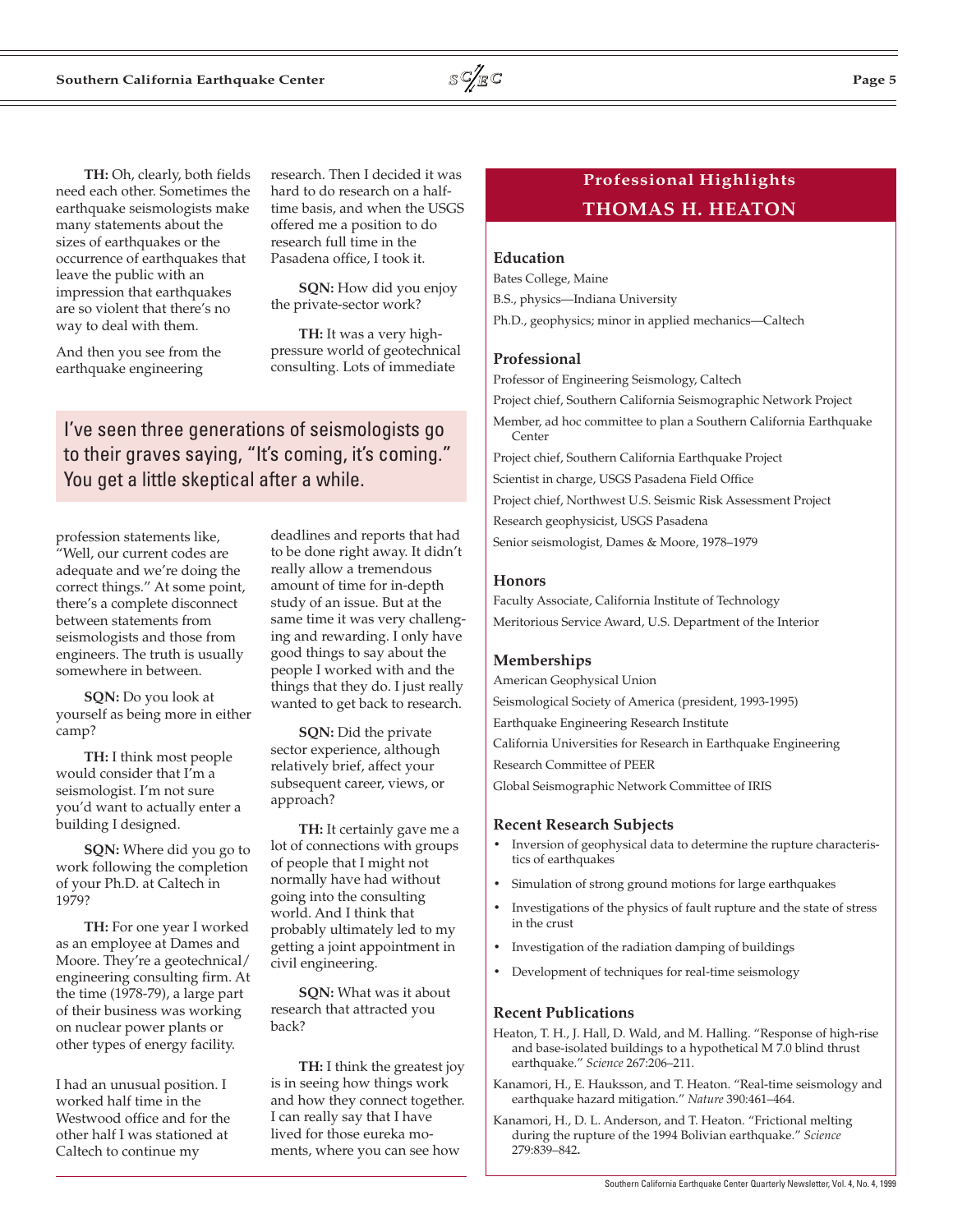



things connect. That to me is the most rewarding part of professional life.

**SQN:** What were some eureka moments that you will never forget?

**TH:** I think that the realization of how important pulses are in the propagation of rupture on faults was probably the most exciting time for me. That was about 1988.

More recently it's been quite exciting to understand better what the brittle nature of the crust is and how dynamic rupture plays into the brittleness of the crust. I haven't written that up yet.

Also, I think the time, in about 1993, when Professor John Hall and I were looking down from the top of an 80-story building in Los Angeles and discussing the physics of how the building stays up in the air. There was a moment of realization that there were many assumptions made in designing the building that might not be consistent with things that I knew about ground motion.

In addition, there have been a series of exciting developments about the Cascadia subduction zone problem. The first discussions with Hiroo Kanamori about Cascadia and how it relates to other subduction zones were very exciting.

And then the correspondence between me and Brian Atwater, who was a geologist actually finding evidence for these large earthquakes in the Cascadia zone, has been very exciting, to actually see someone discover these events that Hiroo and I speculated on.

**SQN:** Regarding the first of these eureka moments, which your colleagues have

termed the Heaton Pulse, would you please explain your idea in simple terms and how this influences damage of buildings?

**TH:** Once I saw it, it seemed so simple in my mind, but certainly it wasn't always so simple to explain. Judging

plausible explanations. I'm currently quite attracted to the explanation that Joe Andrews and Yehuda Ben Zion have come up with about material unconformities being responsible.

**SQN:** You were scientist in charge at the USGS Pasadena



The result of the pulse-like motion that occurs close to a large earthquake can be seen in this photo taken soon after the 1906 earthquake. Thomas Heaton points out that although the pulse motion didn't greatly damage the railroad station in the background, such a motion might have serious consequences for some modern flexible buildings.

from the puzzled looks of colleagues and from some of the reviews I got, evidently it's not so simple to explain. But it's one of those things, once you see it, it seems like, "Well of course, it can't be any other way. It works."

The idea is that the fault moves caterpillar-like. That is, when there is slippage between the two sides of a fault, only a small part of a fault is moving at any given time. And the question then is Why does it propagate as a pulse? The simple answer is that the friction is temporarily low on the fault for dynamic reasons.

In effect, part of the eureka is that we've been searching for some explanation of why faults are so weak, and this slip pulse mechanism seems to require a weak fault for its existence.

The next kind of question is Why is there dynamic weakening in the fault? Various people have come up with several

office from 1985 until 1992, a time when the office was a key unit in responding to numerous important earthquakes. What was your contribution at that time?

**TH:** I pushed very hard to change the focus of the seismographic network from a network that was primarily looking at patterns of occur-

At some point, there's a complete disconnect between statements from seismologists and those from engineers. The truth is usually somewhere in between.

rence of earthquakes locations and times—to try to come up with a system that was more multifunctional.

I tried to modify the goals of the network so that it would actually record the three components of ground shaking

and could be used for a variety of purposes. One, for understanding how waves propagate around California. Two, I was very interested in seeing that we would better be able to predict motions in future earthquakes for building purposes. And three, I was quite intrigued with the possibility of actually coming up with warnings of shaking on its way.

So I pushed very hard to try to get our network turned into a practical tool for engineering and emergency management, whereas before the primary purpose of the network was for scientific research into patterns of earthquakes.

It's very satisfying now to see that the network has evolved into the TriNet Project, which is really a tremendously historic step ahead for seismology in southern California.

**SQN:** Please elaborate on real-time seismology and your contribution.

**TH:** When I was scientist in charge of the Pasadena office, I certainly pushed in the direction of improving the realtime response of the network in an earthquake. We were probably the first network in

the United States to put out strong-motion instruments that telemetered data in real time. I was the lead author on a study called the National Seismic System Science Plan, which fleshed out the vision for what a new generation seismographic network could look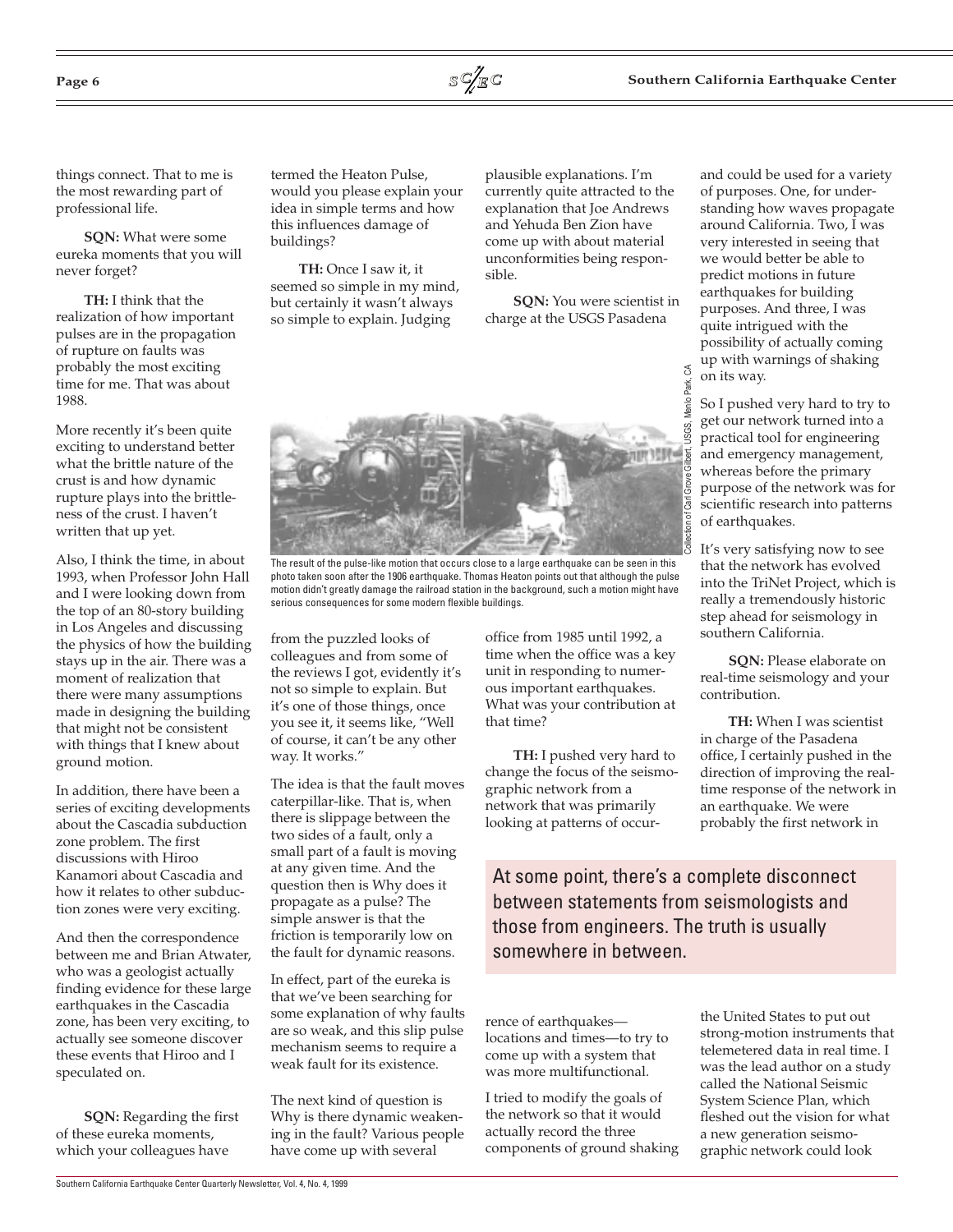

As it turns out, we never could excite management in Washington DC enough to follow up around to attempting that very ambitious part of the project.

My vision of the center has always been that it's a political necessity. That is, we've got a

## Without a center like SCEC, we'll clearly have a tremendous vacuum in how we communicate as scientists with the rest of our society.

on that vision, but we were able to follow the vision closely in southern California with the TriNet Project. If you go back to the original circular that was written about 1989, it's pretty much a blueprint for TriNet.

Another contribution was helping the Pasadena office to become a more independent operational unit. At one point the earthquake program in southern California was almost entirely managed by the USGS's Menlo Park office. In the 1980s we pushed to have southern California become more locally managed, both by the USGS Pasadena office and then ultimately by the formation of SCEC.

I would hardly claim credit for the formation of the center, but certainly I was in the mix when the center came to be.

**SQN:** You also served on the board of directors and have headed several committees. Has SCEC fulfilled the vision you had for it?

**TH:** I think SCEC has largely fulfilled the vision. Some of the aspects are probably a little slower coming than we originally envisioned. In particular, we originally envisioned having some master stress model of the crust in southern California, and I think we are just now getting

number of institutions in southern California that absolutely require coordination when we communicate with the rest of society in terms of policy decisions.

It's like night and day between having the center and the time that we didn't have it, in terms of being able to speak with a coherent single voice. In some ways I think it's probably been the most important aspect of the center. The ability to speak with a consensus has given great support to our scientific studies.

**SQN:** What's the future for SCEC?

**TH:** Well, I've got to admit I am somewhat concerned about the future. The current talk about broadening SCEC's regional focus into the entire state of California and to including far more research groups concerns me. We may lose some of that ability to focus on issues that are of importance to southern California policymakers.

There will still be a strong need for southern California institutions to communicate to governments in southern California, and I am somewhat worried about whether the future SCEC will be able to fulfill that role, if in fact there is any center at all. If we have no

**OFF-SCALE AUTHORS WHO ARE NOT EARTH SCIENTISTS BUT WISH THEY WERE**

## **"Most people don't even know they have it until an earthquake comes and shakes it out of them . . ."**

[An excerpt from an essay about some of the lesser-known effects of the series of earthquakes in northern Italy in 1997, best known for destroying the church at Assisi.]

St. Francis of Assisi was by all accounts a rich man's son who squandered his father's money on wine, women, and fancy armor for the Crusades. He had a vision one day—you could call it a spiritual earthquake vision—and in the vision Christ said to him, "Francis, dost thou not see my house in ruins? Rebuild it for me." It all depends, as Bill Clinton would say, on what you mean by the word "rebuild," and, of course, what you mean by "house." The politics of restoration, which are a large part of the cultural politics in Italy, are not only about the grandmother and the bell tower, or about greater and lesser art; they are also about class, and about memories of poverty and contempt that no prosperity ever really dulls. They are about who owns the future the Italians who made the past a misery for so many other Italians or those other Italians, finally inheriting the earth—and they can evoke a rancor so deep that most people don't even know they have it until an earthquake comes and shakes it out of them, shakes the past to the surface.

> —Jane Kramer "The Shock of the Old" *The New Yorker*, 2/8/99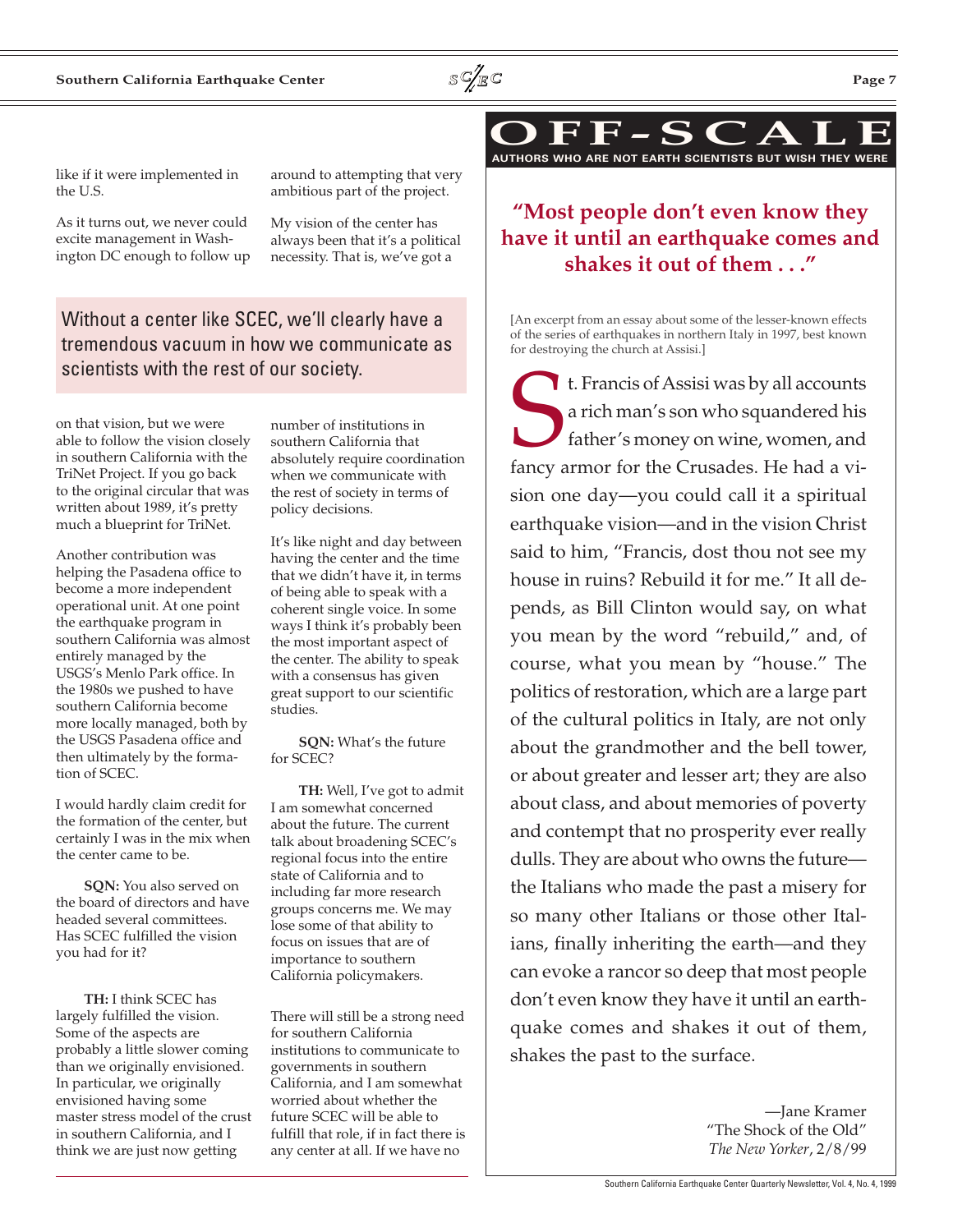# **Heaton on Music and Motorcycles**

There's no doubt that Thomas Heaton enjoys the work he does in geophysics and engineering, but it's not the only thing he's passionate about.

Music is his other main interest, he says, adding that he has been writing songs and playing the guitar "in various forms" for 30 years.

He says that recently he added several more guitars to his collection, which includes both electric and classical instruments. He also has a small recording studio in his living room.

"My mother is a professional musician, and it's always been just around the family," he explains. "But even more than that, I've always found music a way to travel someplace else. It's a way to close your eyes and just be someplace else."

But it's more than just another way to relax. "Music is a way to let something out that you didn't even know was there. While you're playing music, emotions and things pop out that you don't even know were there."

Heaton says music is like science in that it can provide for him "those discovery moments. Music provides the same kinds of surprises, in terms of things that you didn't really expect to find."

Whereas for many years Heaton played music by himself, he is now in a band at his church. "In many ways it's been an awakening to be able to play with a group of people. That's another new experience."

Following hard on the heels of his love of music is the thrill of the road in the form of motorcycle riding and a special car—a red Corvette in his case.

Both the Corvette and a silver Honda Sport-Tour 1100 motorbike feature in framed photos on his office wall at Caltech. Heaton says he has traveled 100,000 miles on motorcycles over the past 30 years.

"The thing about motorcycling is it's either very bad or very good, but whatever, it's memorable."

Living as he does in the Los Angeles area, Heaton is no stranger to freeway riding and finds it bearable. "It's somewhat frightening, but to be honest I think it's really important to live with a certain amount of fear. I think it's a rather pointless goal to constantly be searching for safety, because in the end it evades you anyway."

If anything terrifies him, it could be old age. Why? "Because it'll kill you," he smiles.

center then we'll clearly have a tremendous vacuum in terms of how we communicate as a group of scientists with the rest of our society.

Clearly that communication is often strained. Policymakers and the public in general have a very difficult time talking to individual scientists and coming up with some sort of reasonable view of what's going on. We really need something like SCEC to help us to communicate.

**SQN:** Do you believe that building codes in southern California, and Los Angeles in particular, are adequate to deal with the expected large violent earthquakes?

**TH:** It's rather interesting that if an earthquake ruptures as a pulse, then it turns out that almost all of the energy radiated in the earthquake is contained in shear-wave pulses. Rather amazingly, you can show that those pulses are also very important for flexible buildings.

Understanding those pulses has important implications for some large buildings. Since we haven't observed the performance of large buildings together with very large earthquakes, I feel that there is great uncertainty about their performance. However, simulations of the response of tall buildings to large earthquakes show that there is reason for concern.

We know that the energy in very large earthquakes grows a factor of 30 for every unit of magnitude—so we can anticipate that large earthquakes have much greater energy. This energy can be used to damage ductile buildings. Our current building code relies heavily on ductility. Unfortunately, a large earthquake may severely challenge

the ductile capacity of some types of buildings, in particular flexible buildings.

John Hall, Dave Wald, Marv Halling, and I published a couple of papers in which we said that if you have a large earthquake beneath a city, you would expect to have many of the flexible-frame buildings damaged beyond repair, and in many cases you might even expect collapses of some of these buildings.

That's been quite controversial because prior to our work, people routinely said these are the safest buildings to be in during an earthquake. We questioned whether or not their performance would be good in all situations.

**SQN:** What has that led to? Have you said there shouldn't be buildings beyond a certain height constructed in southern California, or made recommendations about building codes?

**TH:** I'm glad you asked that question. There have been some reports that we have called for a moratorium on buildings taller than ten stories. I know that John Hall has not called for such a moratorium, and I don't believe that I have, either.

I actually wrote a letter to the Seismological Society of America a couple of years ago where I said, "We don't understand what happens to large buildings in large earthquakes, and perhaps we should talk about a moratorium until we do understand." I wanted to emphasize to people that we're not quite sure what we're doing here.

I think Ken Reich of the *L.A. Times* picked up on that letter, and somehow it ended up in the *L.A. Times* that I was actively a proponent of putting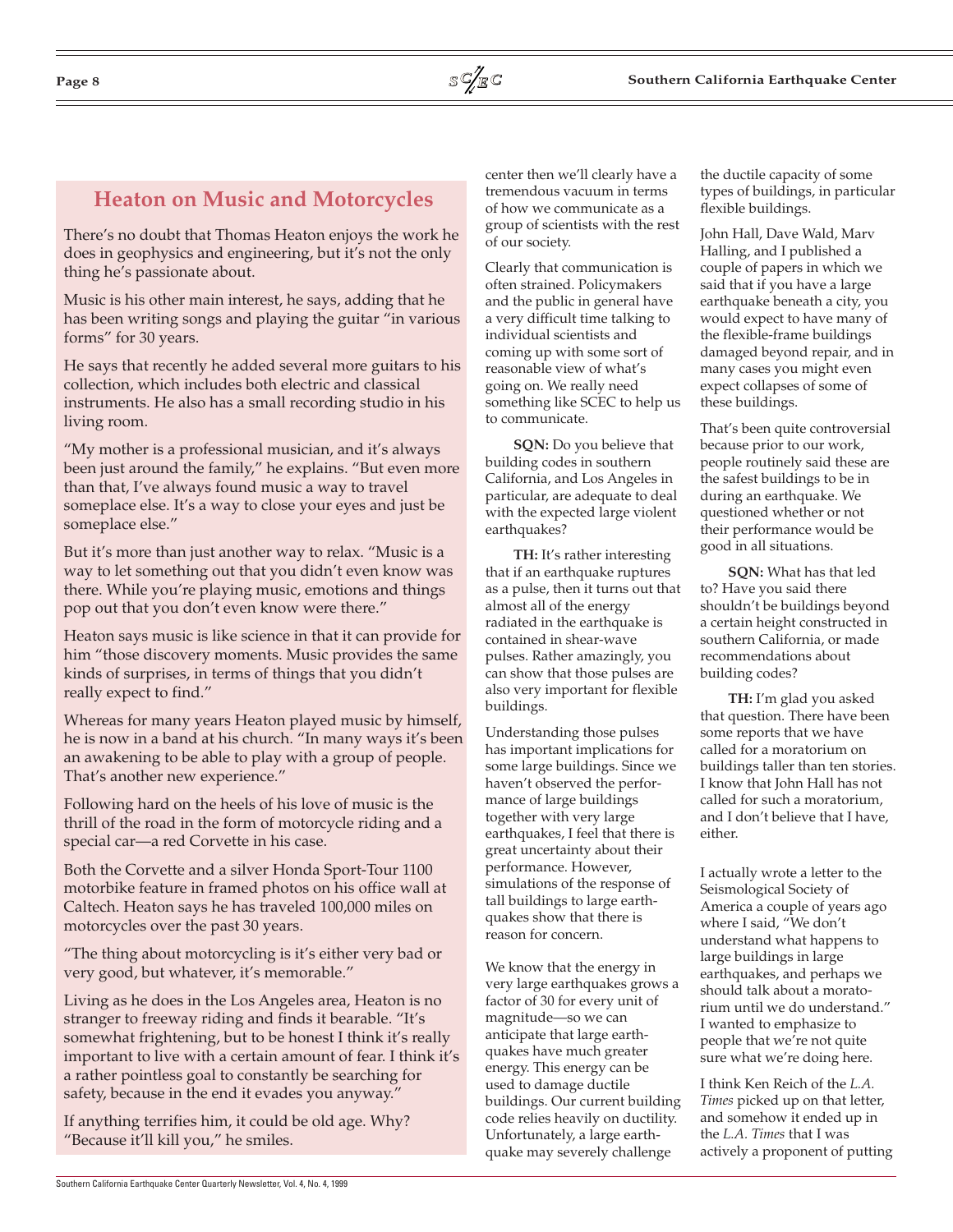

a limitation on the height of buildings. However, I don't think that a height limit is the appropriate answer. It's a simplistic answer to a complicated problem. And it certainly irritated some people.

whose performance in earthquakes is so uncertain.

**SON:** How do earthquake codes vary around the world?

**TH:** Codes are a very complicated issue. There are

If you have a large earthquake beneath a city, you would expect to have many of the flexibleframe buildings damaged beyond repair. However, I don't think that a height limit is the appropriate answer. It's a simplistic answer to a complicated problem.

Our findings on the importance of near-source pulses were pushed along by the Northridge and Kobe earthquakes, both of which had these large pulses in cities, and the pulses did quite a bit of damage to modern, flexible buildings.

Neither of those was a very big earthquake, though, so we still point out that there could be quite a bit bigger earthquakes and bigger pulses.

I think the engineering community, though, has at least accepted that these are real issues.

**SQN:** Are you satisfied that enough is being done to try to resolve this matter?

**TH:** No; no way. We're not even close. We're building these monstrous cities directly atop earthquake regions, spending literally trillions of dollars building our cities, and our effort to understand what we're doing is pitiful.

**SQN:** Are you talking about in the U.S. or around the world?

**TH:** Around the world. It's really a rather amazing thing to think that we would invest so much in erecting structures

currently three codes in use in the United States. There's a different code in Japan. The codes have typically been written to fix past problems. That is, after an earthquake, engineers study the performance of buildings. When a particular type of design performed poorly, they say not to do it again (by code modifications).

Some areas of the world don't use much of any code at all, and any help that we can give them is good. However, sometimes it's hard to transfer our standard of living to other parts of the world.

There is a lot of misunderstanding, I think, of how the different codes relate to each other. I have often heard people say that the Japanese code and the U.S. codes are comparable; however, after looking at some of the work of my colleague John Hall, it doesn't really seem that they're all that similar.

They're written in such different ways that it's even hard to compare them, but when you design a building under the Japanese code and design a building under the U.S. code, it turns out that the Japanese code, at least for tall

buildings, is quite a bit stricter than the U.S. code.

**SON:** How come so many people died in the Kobe earthquake, in a country that is wealthy by most standards?

**TH:** I think the short answer is that it was quite intense shaking in a very heavily populated area. In contrast, we were quite fortunate that the Northridge earthquake occurred early in the morning when our population was largely in wooden homes. Furthermore, the most severely shaken regions in Northridge were in the suburbs, where almost all the structures were residential homes.

U.S. residential houses are remarkably resilient in earthquakes; our houses are probably much better than Japanese traditional houses. Many Japanese people died in their homes because Japanese homes were not as resilient as U.S. homes.

If the Northridge earthquake had occurred in the middle of the day, we would have had more deaths, because people would have been out in buildings. In Japan they had a lot of building collapses, too; the very heavy shaking was right under their buildings.

that we know can collapse in earthquakes. Certainly, to stand around and say, "Well, that was Japan; that couldn't happen here," that would probably be a mistake.

**SQN:** You've been a member since 1993 of the Mayor's Blue Ribbon Panel on Seismic Hazard Reduction for the City of Los Angeles. How has that work been?

**TH:** It's clear that one of the greatest concerns for the Los Angeles area is a class of buildings called nonductile concrete buildings. We had collapses in the San Fernando earthquake and in the Northridge earthquake. We had some near collapses in the Whittier Narrows earthquake. These are buildings that we know can fail even in moderate earthquakes.

Typically they're concrete buildings with frames—beams and columns—that were built prior to the mid-1970s. There are many people working in these buildings; there are hundreds of these buildings in Los Angeles, and they could be a severe source of life loss in a large earthquake in Los Angeles.

Currently there's no law that requires that they be inspected, strengthened, or retrofitted.

We're building these monstrous cities directly atop earthquake regions, spending literally trillions of dollars building our cities, and our effort to understand what we're doing is pitiful.

That's not what happened in Northridge.

But we probably shouldn't be too smug. We do have parts of the United States, parts of Los Angeles, where we have high densities of people in buildings

There are procedures developed by the engineering community to recognize and strengthen these buildings, but there are no laws that require anybody to do anything about them. I think they're probably